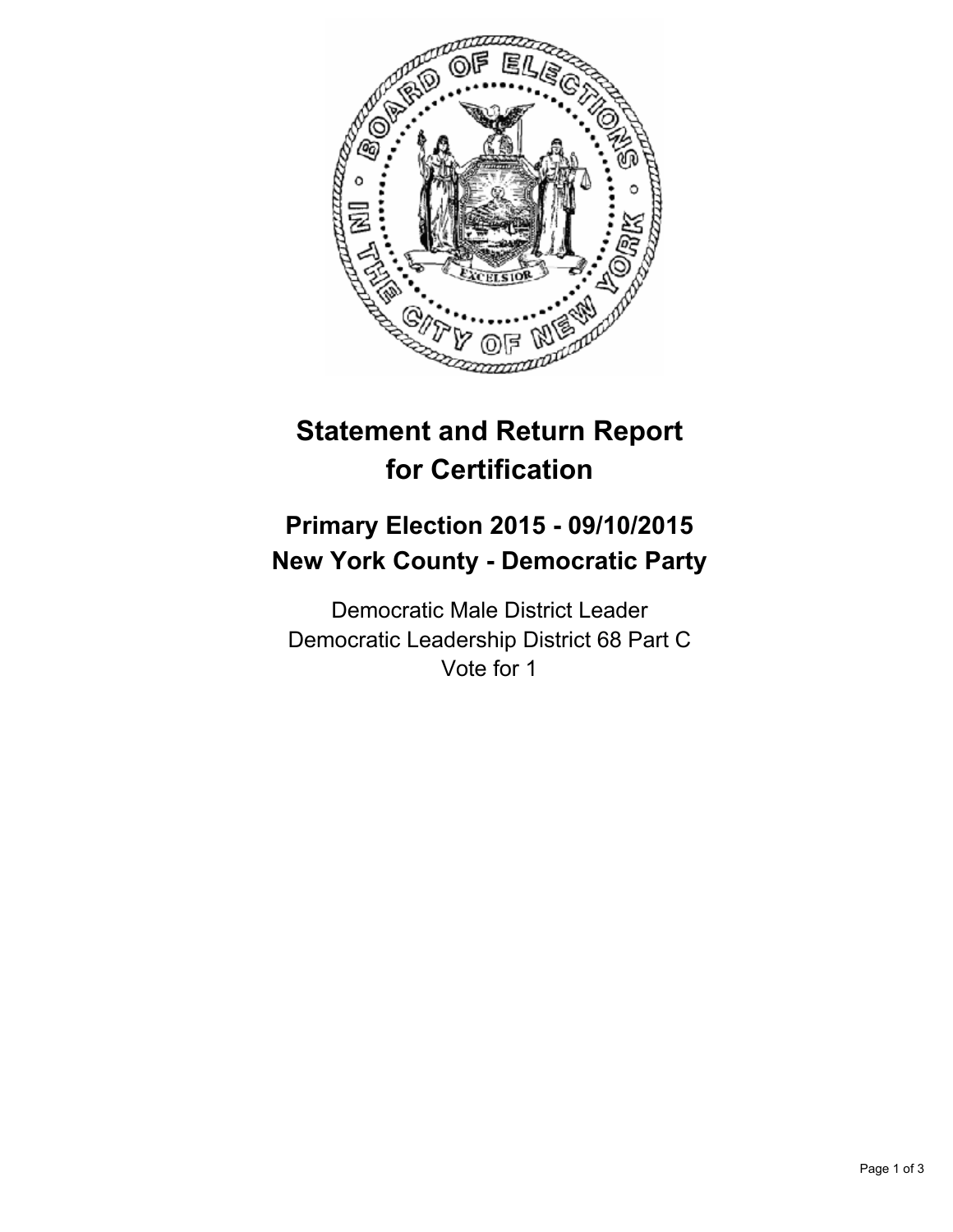

## **Assembly District 68**

| <b>PUBLIC COUNTER</b>                                    | 390      |
|----------------------------------------------------------|----------|
|                                                          |          |
| <b>ABSENTEE/MILITARY</b>                                 | 29       |
| <b>AFFIDAVIT</b>                                         | 3        |
| <b>Total Ballots</b>                                     | 422      |
| Less - Inapplicable Federal/Special Presidential Ballots | $\Omega$ |
| <b>Total Applicable Ballots</b>                          | 422      |
| <b>KELMY RODRIQUEZ</b>                                   | 131      |
| <b>JOHN RUIZ</b>                                         | 267      |
| FLORENCE RICE (WRITE-IN)                                 |          |
| GINA SMITH (WRITE-IN)                                    | 1        |
| MELISSA MARK VIVERITO (WRITE-IN)                         | 3        |
| MELISSA VINEN (WRITE-IN)                                 | 1        |
| MELISSA VIVERITO (WRITE-IN)                              |          |
| RAFAEL L. HERNANDEZ (WRITE-IN)                           | 1        |
| TIFFANY WILLIAMS (WRITE-IN)                              | 1        |
| WILLIAM P. SMITH (WRITE-IN)                              | 3        |
| <b>Total Votes</b>                                       | 410      |
| Unrecorded                                               | 12       |